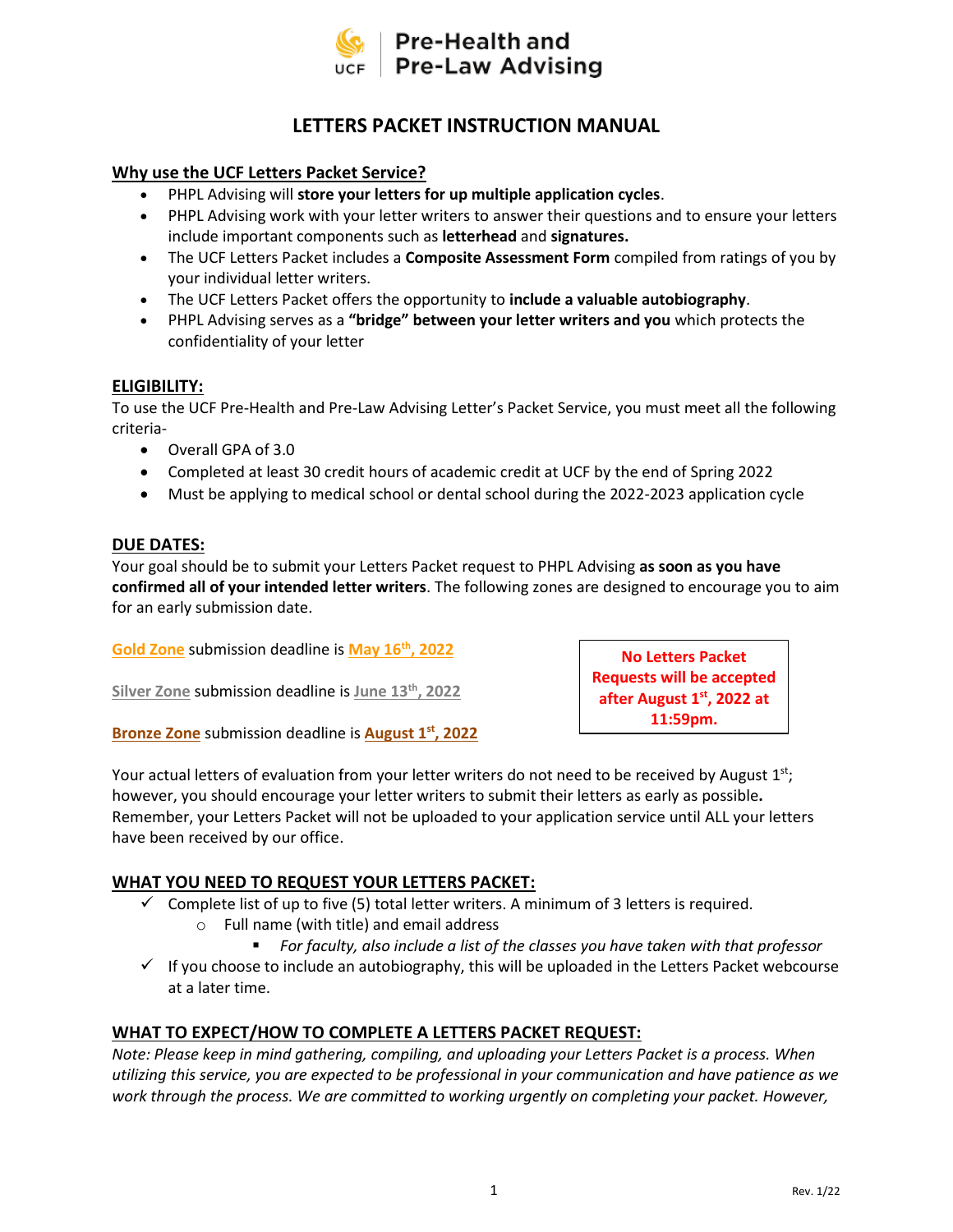

*we reserve the right to discontinue your Letters Packet formation if you do not maintain these standards of respect.* 

**Step 1:** Talk with your potential letter writers in advance about writing your evaluation letter. The first time your letter writer hears about writing your evaluation should come directly from you, no from our email to them on your behalf!

**Step 2:** Complete the Letter Packet Request online. **Once you submit you may not add additional letter writers to your Letters Packet Request**. If you submit and wish to add more letter writers later, you will need to submit an entirely new Letters Packet Request. Your previous request will be voided, and your priority will be based on your second request. (Essentially, you will lose your place in line).

**Step 3:** Once we receive your completed Letters Packet Request, we will work in chronological order to process your request and reach out to your letter writers to request their evaluations. **Once your Letters Packet Request has been processed you will be added to the Letters Packet Webcourse where you can track the status of your letters, upload your autobiography, etc.**

**The Letters Packet Webcourse** will be the hub for most of the information needed during the Letters Packet process – addressing FAQ's, where you will upload your AMCAS request form (MD only), where you will upload your autobiography, and where you can find instructions on how to complete your letter designations in your primary application.

**STEP 4:** Once we have received all of your letters, we will compile the letters of evaluation and your autobiography into one professional "Letters Packet". Then we will upload the Letters Packet to your application (ex. AMCAS, AACOMAS, AADSAS). You will receive an email from your application service letting you know that your letter from Erin Myszkowski has been received.

*\*Please reference the links below, or our website, for instructions on how to indicate that you are using a Letters Packet on the required letters of evaluation section of your application\**

| <b>AMCAS Designation</b> | <b>AACOMAS Designation</b> | <b>AADSAS Designation</b> |
|--------------------------|----------------------------|---------------------------|
| <b>Instructions</b>      | <b>Instructions</b>        | <b>Instructions</b>       |
|                          |                            |                           |

#### **HOW RE-USE LETTERS ON FILE:**

If you have submitted a Letters Packet Request to PHPL Advising during a previous application cycle, and therefore have existing letters of evaluation on file that you may wish to re-use, **you must complete a new Letters Packet Request for the current application cycle**.

If you are a re-applicant that plans to use all new letters in this cycle's Letters Packet-

• Complete the Letters Packet Request Form online as a brand-new applicant

If you are a re-applicant that plans to **re-use** all, or some, letters on file from a previous cycle's Letters Packet-

- Complete the Letters Packet Request Form online
- On the Introduction section of the request- indicate that you are planning to re-use letters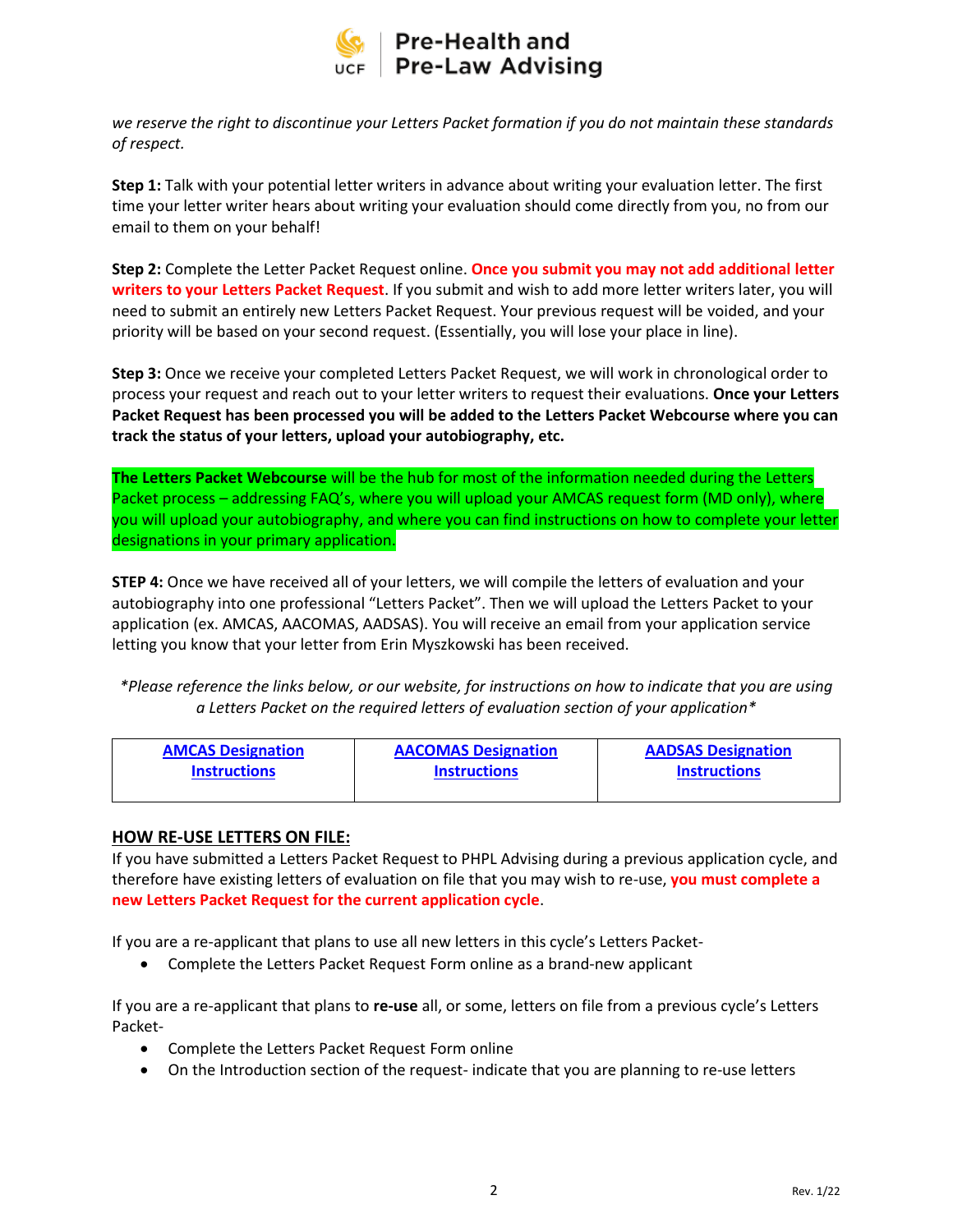

• In the Letters of Evaluation Request List section of the request form, include the names and information for ALL of your intended letter writers (including new writers and previously used writers). **Using the drop down**, indicate which letters should be re-used and which are new requests.

### **RECOMMENDED TYPES/AMOUNT OF LETTERS:**

We suggest that you solicit letters from three (3) populations, for a **total of five (5) letters,** to be used in your Letters Packet:

**2 Science Faculty Members** (Biology, Chemistry, Physics, Mathematics) **1 Non-Science Member** (All Other Disciplines Not Listed Above) **2 Other/Character References (**Employers, Research Supervisors, Health Professionals, etc.)

*\*If you follow this format with your letters, you will satisfy the letters of evaluation requirements for all Florida Medical and Dental Schools. Please reference [this page](https://phpladvising.ucf.edu/wp-content/uploads/sites/16/2021/01/Florida-Schools-Required-Letters-of-Evaluation.pdf) to see the specific letters of evaluation requirements at each of the Florida Medical and Dental Schools.\**

All letters of evaluation must be completed in a letter format **written on institutional letterhead**, **signed**, and sent to PHPL Advising when completed. Letters can be emailed, faxed, mailed, or hand delivered to the PHPL Advising office.

The individuals who will be writing letters on your behalf will be made aware of your choice about whether to **waive** or **retain** your right of access in our cover letter to them, so they will be aware of your choice before submitting their letter to us. Please see below for additional details.

### **FAMILY EDUCATIONAL RIGHTS AND PRIVACY ACT (FERPA) NOTICE:**

*Note: The following factors have been adapted from Cornell University.* 

FERPA provides you with the **right of access** to your evaluation letters and complete applicant file (housed in PHPL Advising). As a result, neither UCF nor other institutions can require you to waive these rights. However, we highly recommending taking the following information into consideration when making the choice to waive or not waive your right to see your letters.

#### **Factors to Consider in Deciding to Waive Access**

- An employer or a member of an admissions committee might tentatively draw one or more of the following conclusions:
	- $\circ$  The evaluation may be more candid if the writer knew that the student would not see it. As a result, more weight may be assigned to such letters.
	- o The student has nothing to conceal.
	- o The student did not feel it was necessary to review the letter before it was sent.
	- $\circ$  The student does not feel a moral obligation to exercise his/her civil rights in this way.
- If your recommender knows you well and has said he/she can write a letter in support of your candidacy, the chances are *slight* that inaccuracies or unfair statements will be presented in the letter.

#### **Factors to Consider in Deciding to Retain Access**

• A potential recommender may choose not to write a letter for you if you retain your right of access.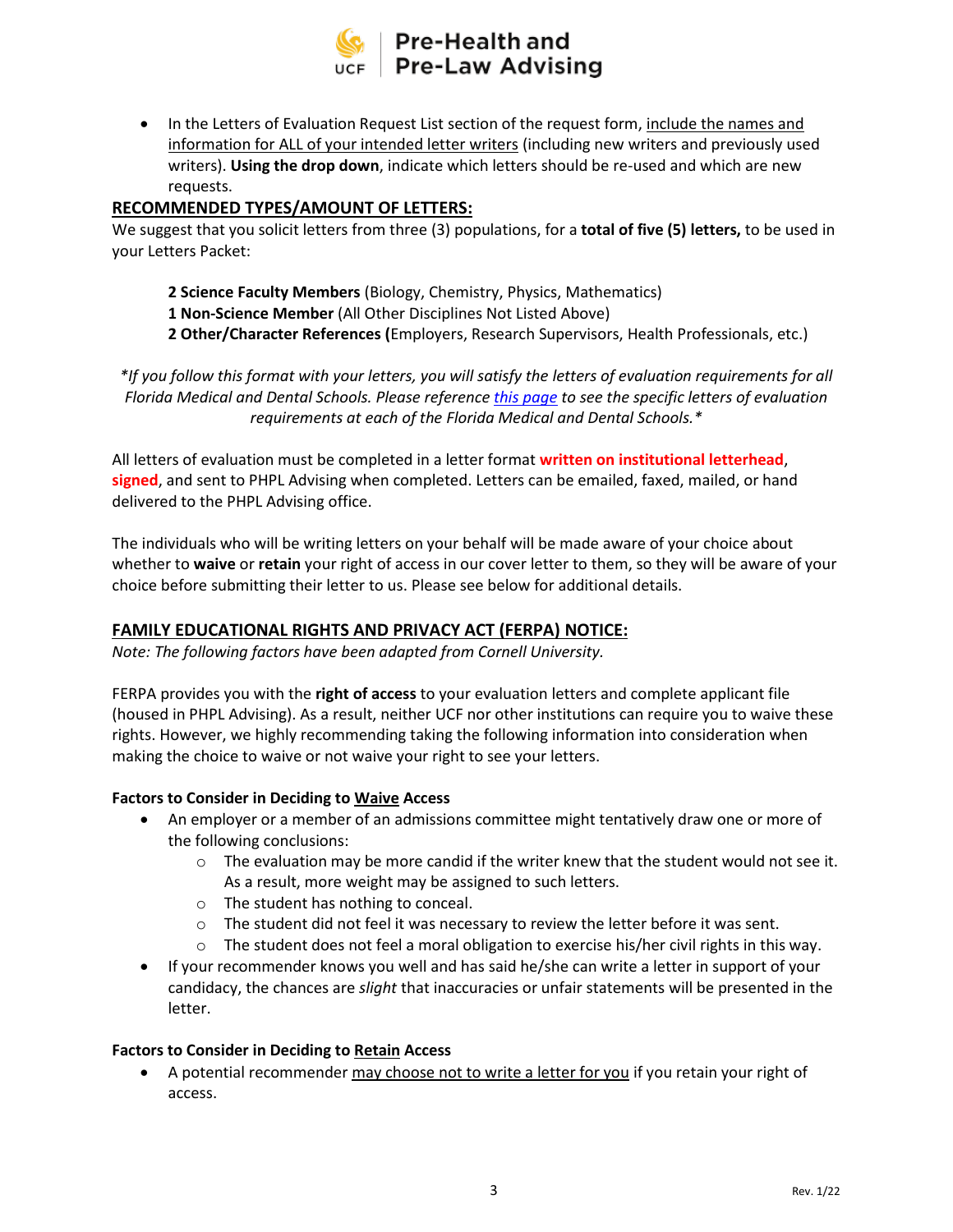

- If you retain access, you need to be prepared to explain your reasons for your choice during interview(s).
- An employer or a member of an admissions committee at a graduate or professional school receiving the letter might tentatively draw one or more of the following conclusions:
	- $\circ$  The evaluation may be less candid as the writer knew that the student would see it. As a result, less weight may be assigned to such letters.
	- $\circ$  The student wanted to discuss the letter with the recommender/evaluator before it was put in final draft.
	- o The student feels a moral obligation to exercise his/her civil rights.
- You will have an idea of the information schools/employers have and therefore can prepare for interviews accordingly.
- It may relieve stress and anxiety to know exactly what has been said.
- Factual mistakes in the letter can be corrected, if the writer chooses to make those corrections.
- If you conclude that the letter is unfavorable, you can choose not to use the letter.
- By reading an evaluation, you have a chance of learning from criticism.

#### **For Applicants to Medical or Dental School Using the UCF Letters Packet**

- Recipients of the letter requests will know whether you have waived or retained access to their letter.
- Recipients of the UCF Letters Packet will know whether you have waived or retained access to the letters in the Letters Packet.
- The UCF Letters Packet states that a student/applicant has waived or retained access to the letter.
- The UCF Letters Packet Request form has a waiver statement for all letters in the packet.

### **AUTOBIOGRAPHY (OPTIONAL):**

If you choose to include an autobiography in your Letters Packet, you will need to indicate this on your initial Letters Packet Request Form. Then you will need to **upload your autobiography as an assignment in the Letters Packet Webcourse.** Autobiographies will not be accepted via email or with the initial Letters Packet Request.

**PROMPT:** The purpose of the Autobiography is to allow you the opportunity to share with the admissions committees more about yourself, your upbringing, and your life thus far. We know that there are often aspects of who you are that you are not able to convey well in the application. The Autobiography will give you the chance to expand upon and provide the admissions committees a more in-depth description and understanding of who you are. You should really reflect upon yourself and write about your experiences and perspectives in your life. The more the health professional schools can learn about you, your character, and your life, the safer they often feel offering you one of the coveted seats in their entering class.

For example, you can write your Autobiography as a chronological description of the biggest events and reflections on your life. Start with where you were born, where you grew up, your family, parents' backgrounds, and their jobs or professions. Include pertinent information about your upbringing, your schooling, and the biggest or most impactful events in your life (positive or negative). Be sure to include your reflections on your experiences along the way and how they helped to shape you into the person you are today.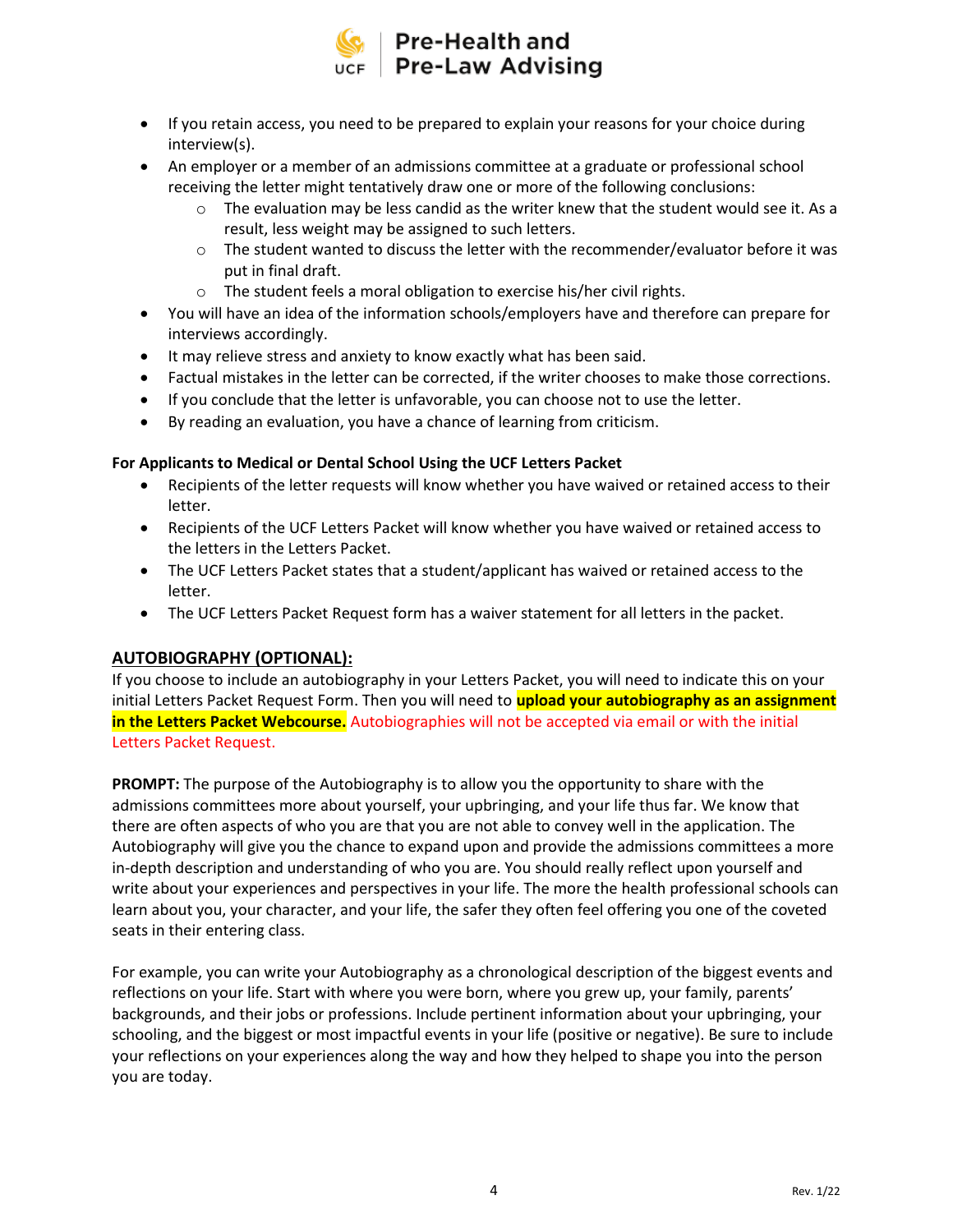

The Autobiography should be about **three pages in length** (11,000 characters with spaces). You must be concise, yet accurate and sufficiently detailed. Your Autobiography may be single or double-spaced (your preference).

We would like to share a quote from a recently accepted applicant to medical school. She used PHPL Advising's Letters Packet and chose to write the optional Autobiography.

*"I think doing the autobiography on my letters packet was an excellent decision and highly recommend other students to do it even though it is more work. Two out of three of my interviews asked me about things I mentioned in my autobiography and it helped them get to know me better." J. Rodriguez, 2016*

### *Differences: Autobiography vs. Personal Statement*

The autobiography is NOT just an expansion of your personal statement. Therefore, you should try to avoid overlapping identically written information in the personal statement and autobiography; you want two, separate, individual works. In general, the following guidelines will help to differentiate the purpose of the two and will give a basic idea of what to include (you are not restricted to the information and topics):

#### **Autobiography:**

- Prompt: The autobiography asks you to "Tell the story of your life." **This document has a very broad scope.**
- What to consider:
	- o Create a timeline. (What stands out to you during each of these time periods?)
		- When/where were you born? And to whom?
		- Early childhood events
		- Middle childhood
		- College years
- Your life story: hobbies, childhood, school, influences/inspirations.
- Demonstrate, with events, the person you have become.
- Focus on experiences up until entering college, though you can include some college experiences as well.

*\*\*\*Make sure information is different from what is included in the personal statement\*\*\**

#### **Personal Statement (General Outline):**

- Prompt: In general, why do you want to become a doctor (for AMCAS and AACOMAS) or dentist (for AADSAS) **This document has a narrow scope.**
- What events will demonstrate that you are well prepared for this next chapter?
- Choose your 2-3 most significant reasons/experiences
- Characteristics that will highlight you are a good candidate.
- Make the reader feel your passion:
	- $\circ$  Through your characteristics, qualities, and your drive for continuous learning
- Do **NOT**:
	- o Simply list your experiences as you would on a resume
	- o Try to include everything you have done
	- o Lecture the readers